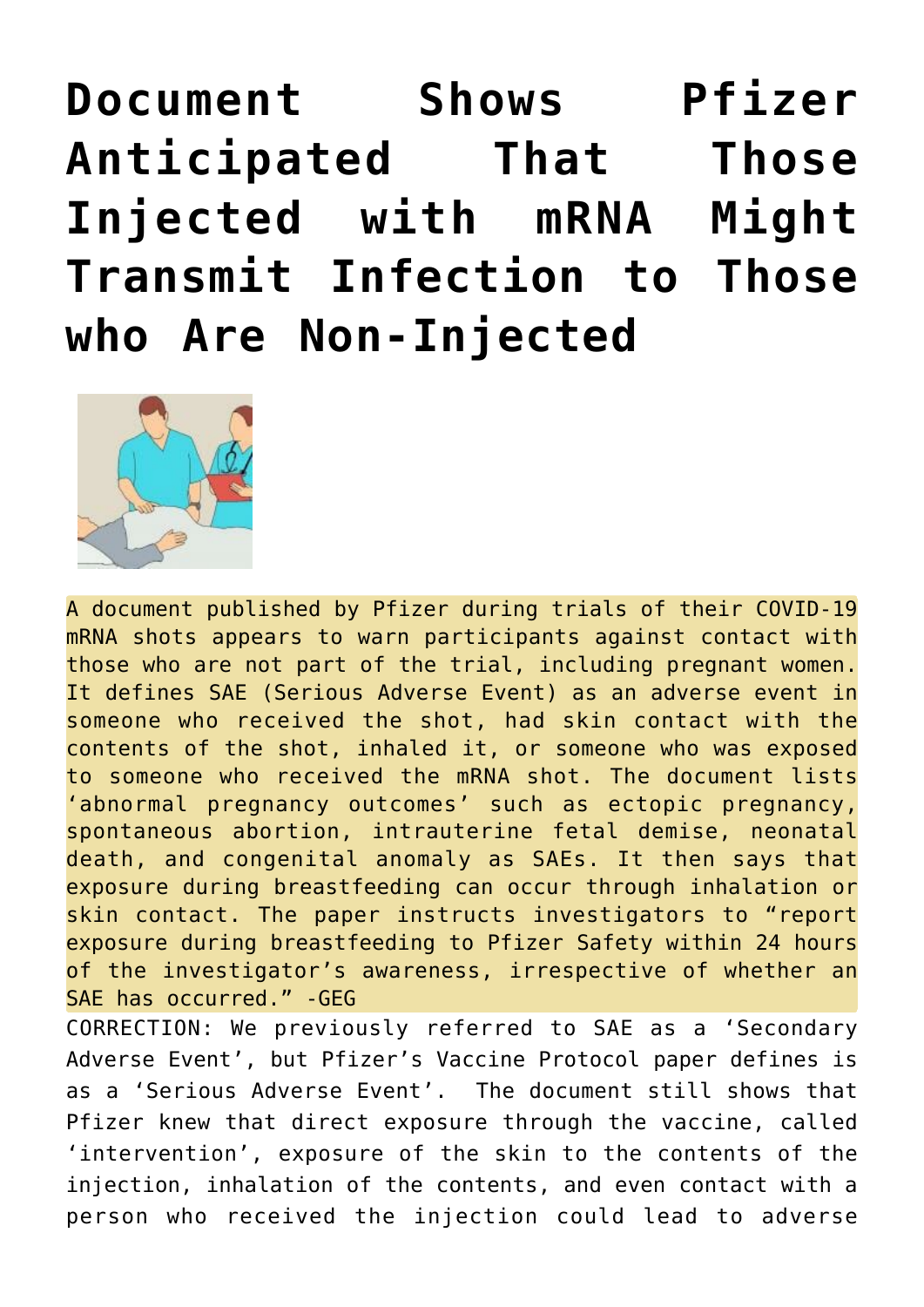Abbreviations:

Study intervention – injection AE – Adverse Event SAE: Serious Adverse Event EDP: Exposure During Pregnancy.

Excerpt from Health Impact News:

8.3.5. Exposure During Pregnancy or Breastfeeding, and Occupational Exposure

Exposure to the study intervention under study during pregnancy or breastfeeding and occupational exposure are reportable to Pfizer Safety within 24 hours of investigator awareness.

8.3.5.1. Exposure During Pregnancy

An EDP occurs if:

• A female participant is found to be pregnant while receiving or after discontinuing study intervention.

• A male participant who is receiving or has discontinued study intervention exposes a female partner prior to or around the time of conception.

• A female is found to be pregnant while being exposed or having been exposed to study intervention due to environmental exposure. Below are examples of environmental exposure during pregnancy:

• A female family member or healthcare provider reports that she is pregnant after having been exposed to the study intervention by inhalation or skin contact.

• A male family member or healthcare provider who has been exposed to the study intervention by inhalation or skin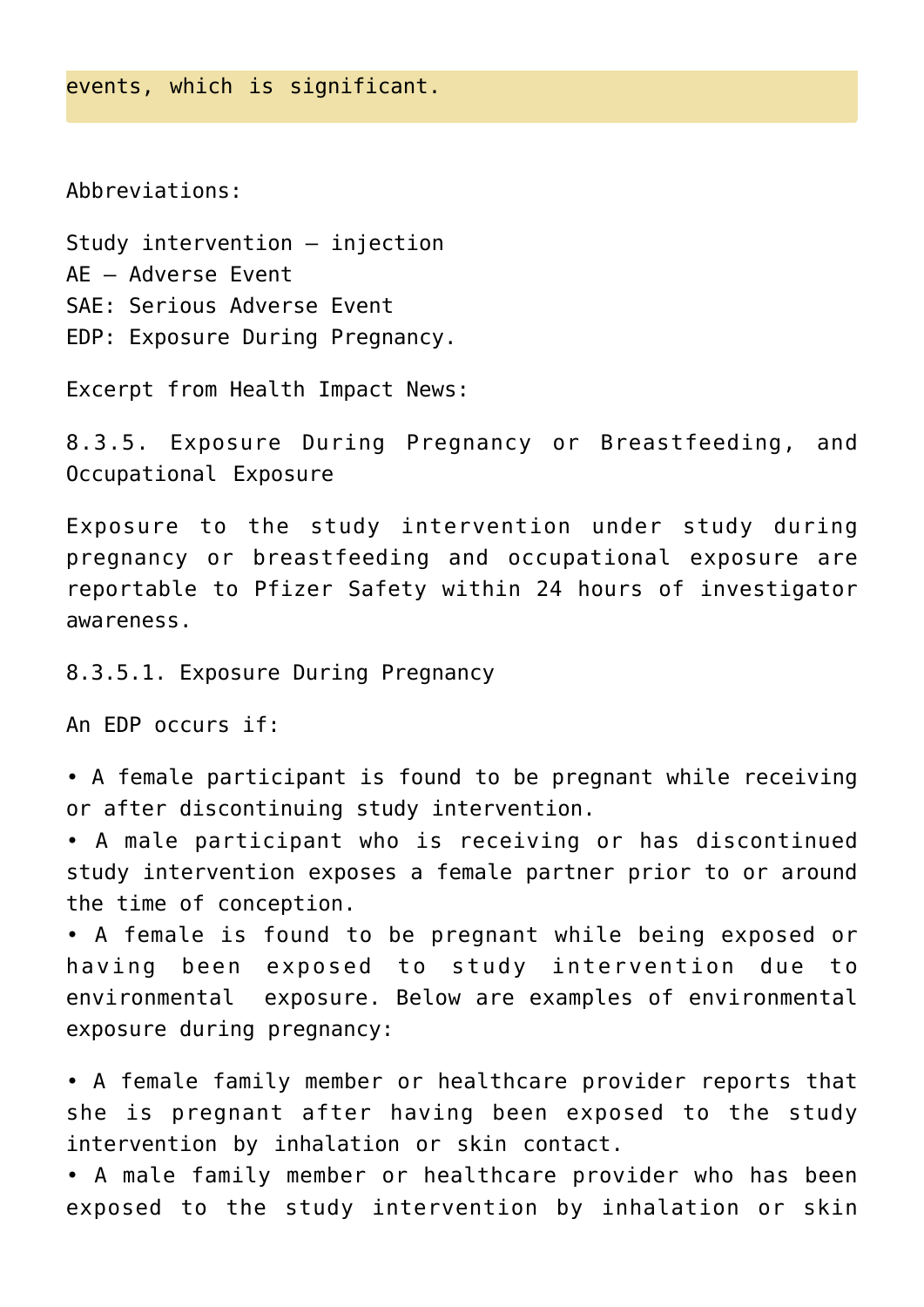contact then exposes his female partner prior to or around the time of conception.

The investigator must report EDP to Pfizer Safety within 24 hours of the investigator's awareness, irrespective of whether an SAE has occurred. The initial information submitted should include the anticipated date of delivery (see below for information related to termination of pregnancy).

• If EDP occurs in a participant or a participant's partner, the investigator must report this information to Pfizer Safety on the Vaccine SAE Report Form and an EDP Supplemental Form, regardless of whether an SAE has occurred. Details of the pregnancy will be collected after the start of study intervention and until 6 months after the last dose of study intervention.

• If EDP occurs in the setting of environmental exposure, the investigator must report information to Pfizer Safety using the Vaccine SAE Report Form and EDP Supplemental Form. Since the exposure information does not pertain to the participant enrolled in the study, the information is not recorded on a CRF; however, a copy of the completed Vaccine SAE Report Form is maintained in the investigator site file.

Follow-up is conducted to obtain general information on the pregnancy and its outcome for all EDP reports with an unknown outcome. The investigator will follow the pregnancy until completion (or until pregnancy termination) and notify Pfizer Safety of the outcome as a follow-up to the initial EDP Supplemental Form. In the case of a live birth, the structural integrity of the neonate can be assessed at the time of birth. In the event of a termination, the reason(s) for termination should be specified and, if clinically possible, the structural integrity of the terminated fetus should be assessed by gross visual inspection (unless preprocedure test findings are conclusive for a congenital anomaly and the findings are reported).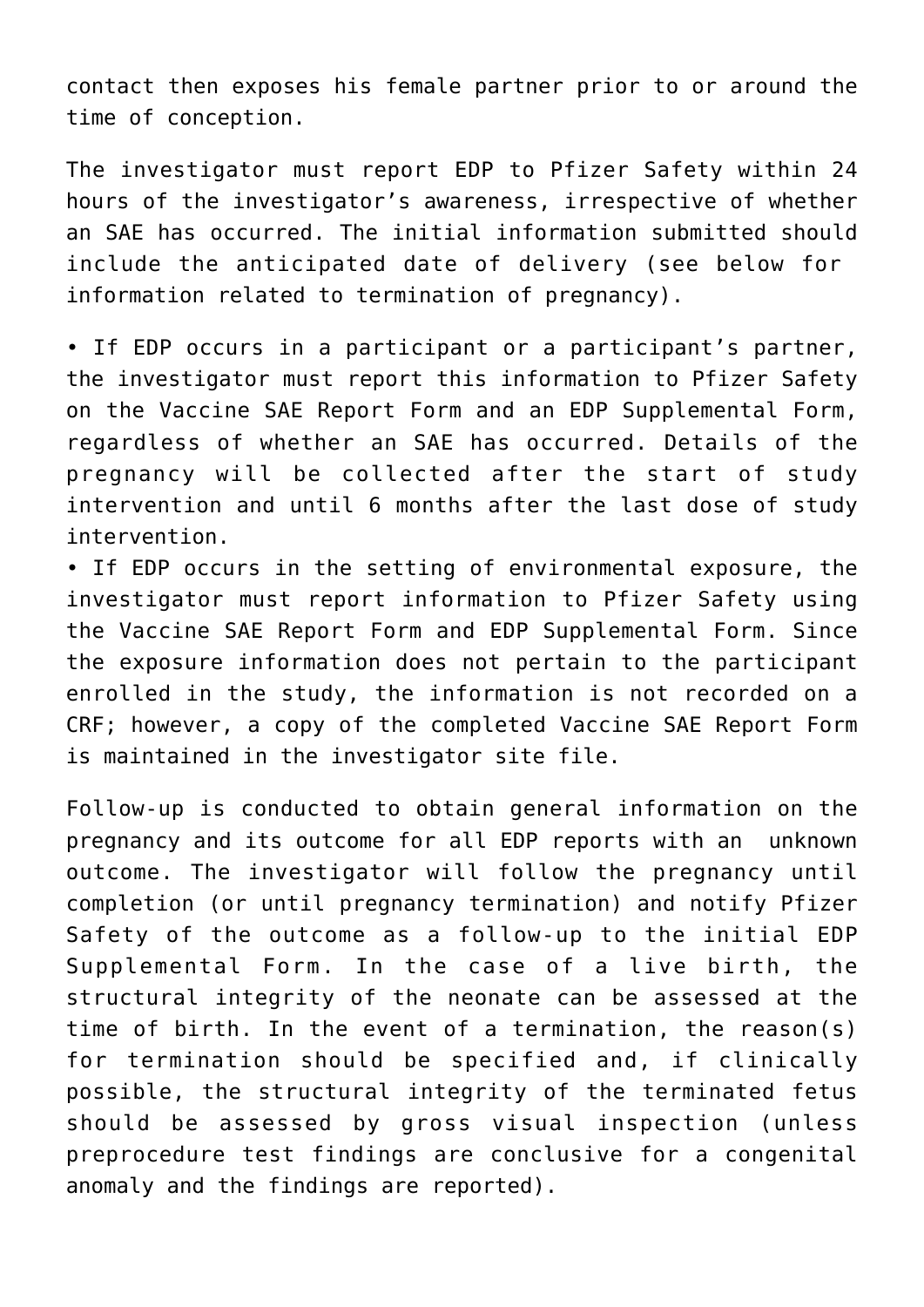Abnormal pregnancy outcomes are considered SAEs. If the outcome of the pregnancy meets the criteria for an SAE (ie, ectopic pregnancy, spontaneous abortion, intrauterine fetal demise, neonatal death, or congenital anomaly), the investigator should follow the procedures for reporting SAEs. Additional information about pregnancy outcomes that are reported to Pfizer Safety as SAEs follows:

• Spontaneous abortion including miscarriage and missed abortion;

• Neonatal deaths that occur within 1 month of birth should be reported, without regard to causality, as SAEs. In addition, infant deaths after 1 month should be reported as SAEs when the investigator assesses the infant death as related or possibly related to exposure to the study intervention.

Additional information regarding the EDP may be requested by the sponsor. Further follow-up of birth outcomes will be handled on a case-by-case basis (eg, follow-up on preterm infants to identify developmental delays). In the case of paternal exposure, the investigator will provide the participant with the Pregnant Partner Release of Information Form to deliver to his partner. The investigator must document in the source documents that the participant was given the Pregnant Partner Release of Information Form to provide to his partner.

## 8.3.5.2. Exposure During Breastfeeding

An exposure during breastfeeding occurs if:

• A female participant is found to be breastfeeding while receiving or after discontinuing study intervention.

• A female is found to be breastfeeding while being exposed or having been exposed to study intervention (ie, environmental exposure). An example of environmental exposure during breastfeeding is a female family member or healthcare provider who reports that she is breastfeeding after having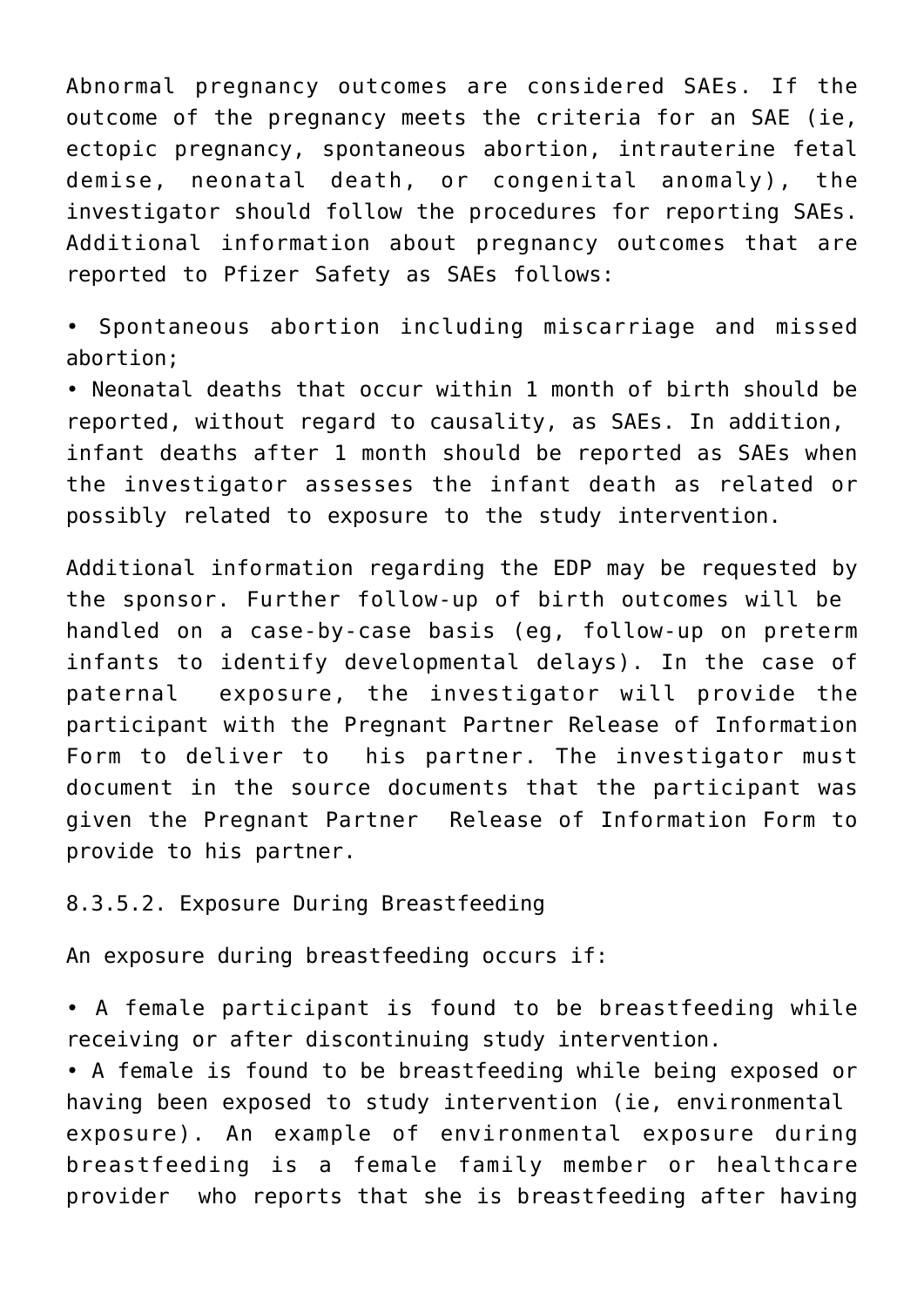been exposed to the study intervention by inhalation or skin contact.

The investigator must report exposure during breastfeeding to Pfizer Safety within 24 hours of the investigator's awareness, irrespective of whether an SAE has occurred. The information must be reported using the Vaccine SAE Report Form. When exposure during breastfeeding occurs in the setting of environmental exposure, the exposure information does not pertain to the participant enrolled in the study, so the information is not recorded on a CRF. However, a copy of the completed Vaccine SAE Report Form is maintained in the investigator site file.

An exposure during breastfeeding report is not created when a Pfizer drug specifically approved for use in breastfeeding women (eg, vitamins) is administered in accord with authorized use. However, if the infant experiences an SAE associated with such a drug, the SAE is reported together with the exposure during breastfeeding.

8.3.5.3. Occupational Exposure

An occupational exposure occurs when a person receives unplanned direct contact with the study intervention, which may or may not lead to the occurrence of an AE. Such persons may include healthcare providers, family members, and other roles that are involved in the trial participant's care.

The investigator must report occupational exposure to Pfizer Safety within 24 hours of the investigator's awareness, regardless of whether there is an associated SAE. The information must be reported using the Vaccines SAE Report Form. Since the information does not pertain to a participant enrolled in the study, the information is not recorded on a CRF; however, a copy of the completed Vaccines SAE Report Form is maintained in the investigator site file.

In spite of these warnings during the trials, the criminal FDA